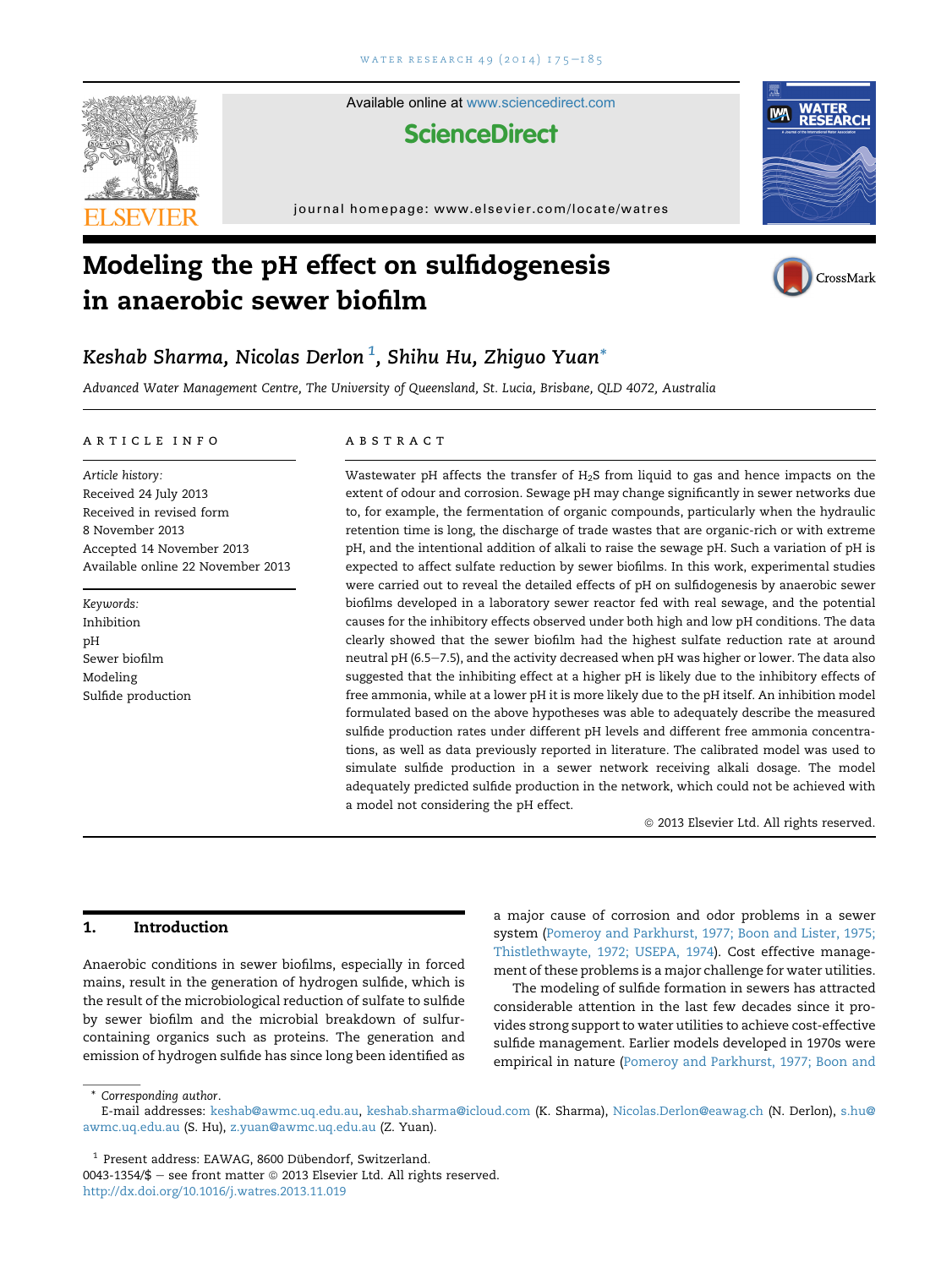[Lister, 1975; Thistlethwayte, 1972\)](#page-9-0). Factors affecting  $H_2S$  production considered in these models are limited to a few, leading to inadequate sulfide prediction under many circumstances. For example, both the [Boon and Lister \(1975\)](#page-9-0) and [Pomeroy and Parkhurst \(1977\)](#page-9-0) models ignored the effect of sulfate concentration, rendering them inapplicable to situations where sulfate becomes a limiting substrate ([Hutchinson](#page-9-0) [and Hamilton, 2005](#page-9-0)). In recent years, a more comprehensive and detailed sewer model, named the Wastewater Aerobic/ Anaerobic Transformations in Sewers (WATS) model, has been developed by Hvitved-Jacobsen and co-workers ([Hvitved-Jacobsen, 2002\)](#page-9-0). Both the anaerobic and aerobic processes involving multiple carbon and sulfur species are incorporated into the model. This model is a major step forward, compared with earlier models based on empirical expressions as more biological, chemical and physical processes have been included [\(Nielsen et al., 2005; Yongsiri et al., 2004\)](#page-9-0). [Sharma et al. \(2008a\)](#page-9-0) reported the development of the SeweX model, which has been widely applied in Australia to predict dynamic sulfide generation in sewer by taking into account the dynamics of sewer flow and wastewater composition, as well as the addition of various chemicals such as oxygen, calcium nitrate, ferrous or ferric chloride and magnesium hydroxide ([Sharma et al., 2008b; 2012](#page-9-0)). A detailed biofilm model, which takes into account the growth and activity of the heterotrophic, autotrophic and sulfate reducing bacteria in sewer biofilms, has been recently developed by [Jiang et al.](#page-9-0) [\(2009\).](#page-9-0)

[Sharma et al. \(2013\)](#page-9-0) recently reported that the sewage pH varies considerably both temporarily and spatially during its transport in sewers, and extended the SeweX model to predict pH variation in sewers. Several field measurements carried out by these authors revealed that pH of raw sewage discharged from households varies between 7.2 and 8.5, with the peak pH observed at around 8:00 AM and lowest pH around mid-night and early morning. This variation of pH was postulated to be linked to human activities as a strong correlation was observed between pH levels and the ammonia and phosphate concentrations believed to be due to the discharge of urine and feces ([Sharma et al., 2013\)](#page-9-0). During the transport of sewage in sewers, fermentation of organic matter occurs. The production of volatile fatty acids (VFAs) generates protons resulting in pH decrease, the extent of which depends upon the hydraulic retention time (HRT), pipe surface to volume (A/V) ratio and the wastewater composition. pH variation due to both of the above causes has a time scale of hours.

Temporal pH variation is also expected in sewers receiving the discharge of industrial wastewater with pH that is different from that in sewage. Brewery wastewater for example has a pH of 4.0-6.5 [\(Sudarjanto et al., 2011; Feng](#page-9-0) [et al., 2008](#page-9-0)), while dairy wastewater has a pH of  $8.0-11.0$ ([Ince, 1998\)](#page-9-0). Some of these industrial wastewaters also have very high organic contents causing large production of VFAs, resulting in further lowering of the wastewater pH during its transportation [\(Sudarjanto et al., 2011\)](#page-9-0). In some cases, alkali such as  $Mg(OH)_2$  is deliberately added to sewers to raise pH to 8.5–9.0, to reduce the molecular  $H_2S$  fraction of the total dissolved sulfide and hence its liquid to gas mass transfer (Ganigué [et al., 2011](#page-9-0)).

pH is an important parameter because it not only affects the emission of hydrogen sulfide through influencing the chemical equilibrium between  $H_2S$  and HS<sup>-</sup>, but also impacts on the sewer biofilm activities ([Gutierrez et al., 2009\)](#page-9-0). Among other possible influences, the change in pH causes disruption of cell homeostasis due to passive transport of free acids or bases across the cell membrane and their subsequent dissociation inside cells ([Henderson, 1971\)](#page-9-0). Since the concentrations of free acids or bases relative to the corresponding ionic compounds are strongly pH dependent, pH can be considered as the cause of inhibition [\(Batstone et al., 2002\)](#page-9-0). Key free acids or bases include free organic acids such as acetic acid with pKa of 4.8 at 25 °C, free ammonia with pKa of 9.3 at 25 °C, and dissolved hydrogen sulfide with pKa of 7.0, also at 25 °C ([Lide,](#page-9-0) 1999; Sillén and Martell, 1971).

A number of models have been suggested for incorporating the inhibiting effects of pH, free organic acids, free ammonia and H2S into the anaerobic digestion models, as summarized in Table 1. The application of these models has so far been limited to anaerobic digestion where relatively high substrate levels prevail. Also, these models have mainly been applied to fermentation, acetogenic, aceticlastic, and hydrogenotrophic processes ([Angelidaki et al., 1993; Siegrist et al., 2002\)](#page-9-0) rather than the sulfidogenesis process. [Fedorovich et al. \(2003\)](#page-9-0) incorporated their H2S inhibition and Angelidaki's pH inhibition models [\(Angelidaki et al., 1993](#page-9-0)) to sulfate reduction in an extended anaerobic digestion model. However, this work has been limited to a narrow range of  $pH$  (7.0–8.0). To the best

| Table 1 – Summary of models taking into account the<br>potential inhibitory effects of pH, free acids and bases. |                                                                                                  |                                                                                                  |  |
|------------------------------------------------------------------------------------------------------------------|--------------------------------------------------------------------------------------------------|--------------------------------------------------------------------------------------------------|--|
| Description                                                                                                      | Model equation                                                                                   | Reference                                                                                        |  |
| Rate of biological<br>activity                                                                                   | $k = k_{\text{max}} \cdot I_1 \cdot I_2 \cdot I_3 \cdot I_4$                                     |                                                                                                  |  |
| Empirical upper<br>and lower<br>pH inhibition                                                                    | $I_1 = \frac{1 + 2 \times 10^{0.5(pH_{LL} - pH_{UL})}}{1 + 10(pH - pH_{UL}) + 10(pH_{LL} - pH)}$ | Angelidaki<br>et al. (1993)                                                                      |  |
| Empirical lower<br>pH inhibition<br>only                                                                         | $I_1 = \exp\bigg[-3\Big(\frac{pH-pH_{UL}^*}{pH_{1\pi}^* - pH_{1\tau}^*}\Big)^2\bigg]$            | <b>Ramsay (1997)</b>                                                                             |  |
| Non-competitive<br>on-competitive $I_1 = \frac{1}{1 + \left(\frac{S_H}{K_{tU}}\right)^2}$<br>strong              |                                                                                                  | Siegrist<br>et al. (2002)                                                                        |  |
| Competitive<br>inhibition<br>due to free<br>acid (acetate)                                                       | $I_2 = \frac{1}{1 + (\frac{K_{I,AO}}{S_{A}})^2}$                                                 | Angelidaki<br>et al. (1993)                                                                      |  |
| Non-competitive<br>inhibition<br>(applicable to<br>free ammonia<br>inhibition)                                   | $I_S = \frac{1}{1 + \frac{S_{FA}}{K_{LFA}}}$                                                     | Angelidaki<br>et al. (1993),<br>Ahring and<br>Westermann<br>(1988),<br>Siegrist<br>et al. (2002) |  |
| Non-competitive<br>inhibition $-$<br>strong<br>(applicable to<br>free ammonia<br>inhibition)                     | $I_S = \frac{1}{1 + \left(\frac{S_{FA}}{K_{TFA}}\right)^2}$                                      | Siegrist<br>et al. (2002)                                                                        |  |
| Inhibition due<br>to $H_2S$                                                                                      | $I_4 = \frac{1}{1+\dfrac{S_{H_2S}}{K_{I,H_2S}}}$                                                 | Fedorovich<br>et al. (2003)                                                                      |  |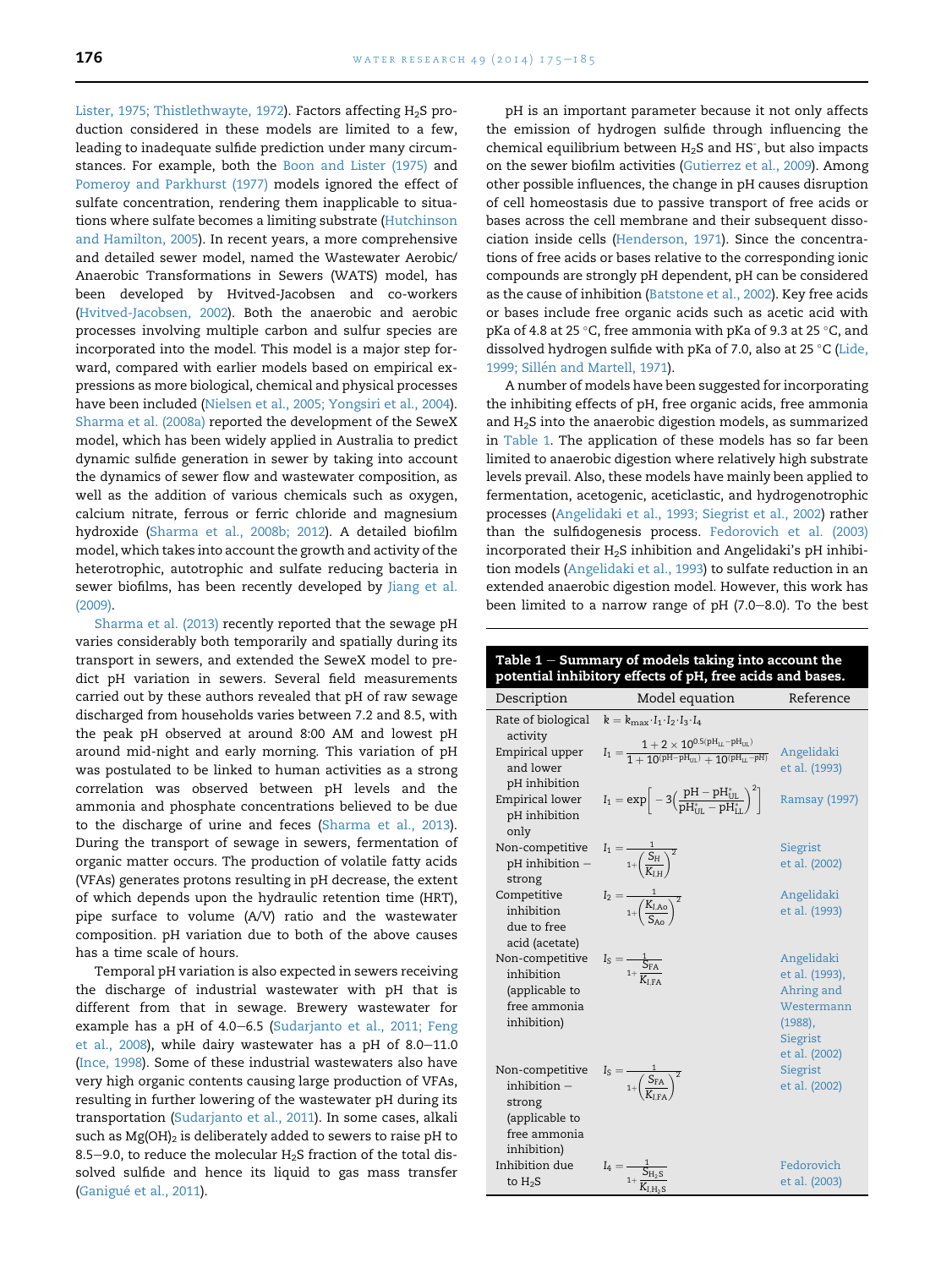knowledge of the authors, the effect of pH on sulfide production by anaerobic sewer biofilms has not been studied to date.

In sewers, the consideration of the impact of pH is generally limited to the modeling of chemical and physical processes such as chemical oxidation of sulfide ([Nielsen et al.,](#page-9-0)  $2003$ ) and emission of H<sub>2</sub>S ([Yongsiri et al., 2003](#page-10-0)). The impact of pH on biochemical processes has been neglected to date. Indeed, there is a lack of data that describes the detailed effects of pH on the activity of sewer biofilm. Recently, there have been some attempts to investigate the impact of high pH on sulfide production in a laboratory sewer system ([Gutierrez](#page-9-0) [et al., 2009](#page-9-0)). The study revealed 30% reduction in sulfide production at pH 8.6 and 50% reduction at pH 9.0. However, the data are still scarce and the dependency of the biological activity of sewer biofilm on pH in both acidic and basic ranges remains largely unknown.

The aim of this study is to develop a model to predict the impact of pH on sulfate reduction by sewer biofilm for a wide range of pH. For that end, the sulfate-reducing rate of a laboratory sewer biofilm reactor was measured in the pH range of 4.0-9.0. Additional experiments were carried out to identify the potential causes of the inhibition observed. A mathematical model was then proposed and calibrated to describe the inhibitory effects. Finally, the model was shown to adequately predict sulfide production in a real sewer network receiving alkali addition.

#### 2. Materials and methods

#### 2.1. Laboratory sewer reactor setup and operation

A laboratory reactor representing a section of a sewer pipe was used to grow sewer biofilm. Fig. 1 shows a schematic of the experimental setup. The reactor was made up of a Perspex™ cylinder 80 mm in diameter and 150 mm in height. Internal surface area of the reactor was 0.06  $m^2$  and the volume of the reactor was 1.0 L. The reactor was sealed with rubber O-rings at the top and bottom to make it air-tight. Plastic Kaldnes K1 carriers (circular, 1 cm diameter/length; Anox Kaldnes, Norway) were placed on three steel rods inserted into the reactor to provide an additional surface area of 0.0033  $\mathrm{m}^2\!/$ rod. Three lateral ports, one for pH sensor and the other two for collecting wastewater samples were provided. The reactor lid was connected to a 70 mL container filled with



the same wastewater as in the reactor so as to prevent vacuum pressure during sampling. The whole outside reactor surface was covered with aluminum foil to protect the biofilm from being exposed to light.

The reactor was fed intermittently with domestic wastewater using a peristaltic pump (Masterflex<sup>®</sup> model 7520-47). A pumping pattern consisting of 16 pumping events of varying intervals each day, similar to that of the UC09 rising main (Gold Coast, Australia) as detailed in [Guisasola et al. \(2008\)](#page-9-0), was applied. The pump flow rate was maintained at 0.5 L/h with each pumping event lasting for 2 min. The hydraulic residence time (HRT) in the reactor varied between 1 and 9 h with an average of 3 h. The reactor contents were continuously mixed using a magnetic stirrer (Heindolph® model MR 3000R) throughout the operation. The mixing conditions corresponded to a Reynolds number of 6400, which indicated turbulent flow conditions in the reactor. Calculation of shear stress to the biofilm on reactor walls, which is main contributor to overall biofilm activity, showed an average value of 1.6 Pa. The shear condition in the reactor was therefore similar to that normally observed in rising main sewers while a pump is running.

#### 2.2. Wastewater characteristics

The reactor was fed with wastewater collected weekly from the Roberston Park Pump Station (Indooroopilly, Brisbane, Australia), which mainly receives domestic wastewater from the surrounding area. Immediately after the collection, wastewater was transported to laboratory and was stored at  $4^{\circ}$ C in a cold room to minimize the biological activity so that its composition remains stable. Composition of the wastewater is shown in [Table 2](#page-3-0). The wastewater was preheated to 20 $\degree$ C before being pumped into the reactor (Fig. 1).

#### 2.3. Batch experiments to investigate the impact of pH

The reactor was operated for 6 months before the experiments reported below were conducted. The reactor reached pseudo steady state performance, as evidenced by the stable sulfate reduction rates measured over time.

A number of batch tests were conducted to investigate the short-term effect of pH on the sulfate reduction rate by the sewer biofilm. For each test, 5 L wastewater was collected from the storage tank and heated to the room temperature (20 $\degree$ C). The pH was then adjusted to a pre-designed level (3.9, 4.8, 5.0, 5.5, 6.3, 6.7, 7.0, 7.1, 8.0, 8.5 and 9.0) using either a 1 M NaOH or a 1 M HCl solution as applicable. Batch tests were conducted at each of these initial pH levels, one test at each pH level except 7.1 and 8.5, where duplicate tests were conducted making 13 batch tests in total. The pH-adjusted wastewater was then pumped through the sewer reactor at a flow rate of 0.5 L/min. A batch experiment was started when the pump was turned off. Liquid samples were collected every 30 min over a period of 2 h for the analysis of dissolved inorganic sulfur species, VFAs and ammonium using the methods described in 2.6. In each of the batch tests, the change in pH during the test was monitored and the pH was maintained at the intended level by the manual addition of NaOH solution. Fig. 1 - A schematic of the experimental setup. Sulfate reduction rate was calculated by linear regression of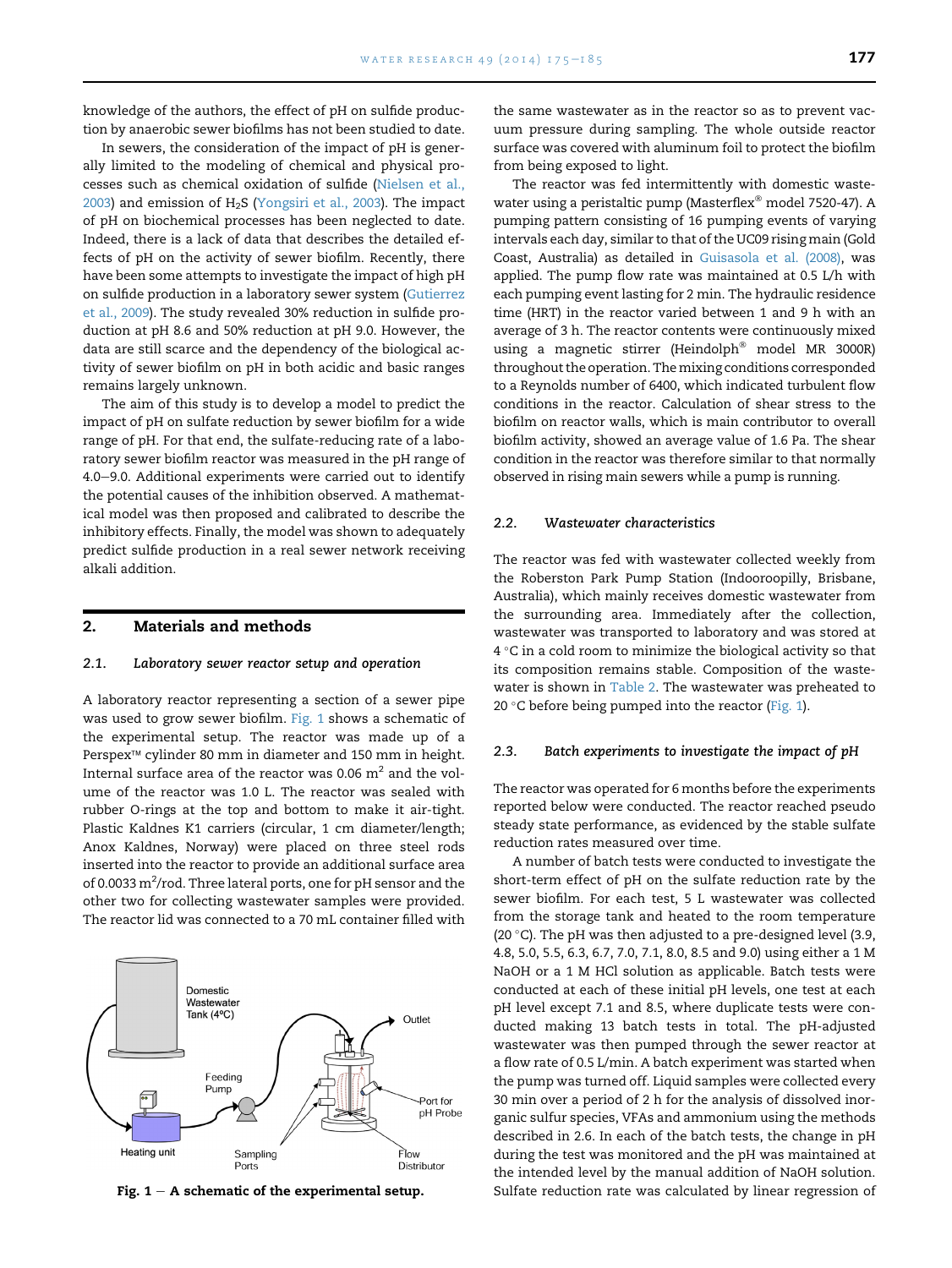<span id="page-3-0"></span>

|             |                     |                     | Table $2$ – Characteristics of domestic wastewater used in this study. |                      |                                    |
|-------------|---------------------|---------------------|------------------------------------------------------------------------|----------------------|------------------------------------|
| pH          | Sulfide<br>(mg S/L) | Sulfate<br>(mg S/L) | Sulfite and thiosulfate<br>(mg S/L)                                    | Ammonium<br>(mg N/L) | Volatile fatty acids<br>(mg COD/L) |
| $6.5 - 7.5$ |                     | $10 - 25$           |                                                                        | $50 - 60$            | $40 - 60$                          |

the collected sulfate data. All the batch experiments were conducted at 20 °C  $\pm$  1 °C.

# 2.4. Batch experiments to investigate the impact of free ammonia

Four additional batch tests were performed to study the impact of free ammonia on sulfide production. In each experiment, the wastewater pH was adjusted to a constant level of 8.5 at the beginning of the test with manual addition of NaOH, which was followed by the addition of a known volume of a concentrated ammonium solution (10 g N $-\mathrm{NH}_4^+/\mathrm{L}$ ), prepared with the ammonium chloride salt. The added initial ammonium concentrations in the tests were 80, 99, 153, and 223 mg N/L respectively, with the true initial ammonium concentrations being approximately 60 mg N/L due to the presence of ammonium in sewage. The free ammonia concentration in each test was estimated using the following equation ([Anthonisen et al., 1976](#page-9-0)).

$$
[NH_3] = \frac{[NH_{total}]\times 10^{pH}}{\frac{1}{K_a} + 10^{pH}} \text{ where } \frac{1}{K_a} = \exp\left(\frac{6334}{273 + T}\right) \tag{1}
$$

where [NH<sub>3</sub>] is the free ammonia concentration (mg N/L), [NH<sub>total</sub>] is the total ammonia (ammonium plus ammonia) concentration (mg N/L),  $K_a$  is the equilibrium constant of the NH<sup>+</sup><sub>4</sub>/NH<sub>3</sub> pair (K<sub>a</sub> = 10<sup>-9.24</sup> at 25 °C) and T is the temperature  $(^{\circ}C)$ .

Batch experiments were conducted and the sulfate reduction rates determined, as explained in the previous section.

# 2.5. Batch experiments to investigate the impact of hydrogen sulfide

Batch tests were conducted in an anaerobic laboratory sewer reactor during various stages of biofilm development to monitor the change in the sulfide concentration after fresh wastewater was fed. Due to the gradual change in the activity of the biofilm, the dissolved sulfide concentration at the end of the measurement period (typically of about 45 min) varied. During each of the batch tests conducted, pH was monitored continuously, while dissolved sulfide concentration was measured using an S::CAN UV-VIS spectro: lyzer sensor (Messtechnik GmbH, Austria) as described in [Sutherland-](#page-9-0)[Stacey et al. \(2008\)](#page-9-0). As the measurement was done once in every two minutes, the collected data allowed calculation of sulfide production rate as a function of time, and hence the  $H<sub>2</sub>S$  concentration (calculated from the measured total dissolved sulfide and pH) by considering 4 data points at a time.

# 2.6. Chemical analysis

Wastewater samples were withdrawn from the reactor through a sampling port using sterile 10 mL syringes. The samples were immediately filtered using 0.22 µm filters (Millipore, Millex GP) and stored in vials suitable for the analytical instrument in an icebox. The samples were analyzed for various species using the methods outlined in Table 3.

## 2.7. Model

A model describing the impact of pH on sulfate reduction was developed using the data collected in this study, as well as

| Table $3$ – Details of the analytical methods used.                                                                            |                                                                                                                                                                  |                                                                                                                                                                                                                                                                                  |                                                          |
|--------------------------------------------------------------------------------------------------------------------------------|------------------------------------------------------------------------------------------------------------------------------------------------------------------|----------------------------------------------------------------------------------------------------------------------------------------------------------------------------------------------------------------------------------------------------------------------------------|----------------------------------------------------------|
| <b>Species</b>                                                                                                                 | Sample preparation<br>and preservation                                                                                                                           | Analytical method/<br>material                                                                                                                                                                                                                                                   | Reference                                                |
| Dissolved<br>sulfur species<br>$(SO_4^{2-}$ , HS <sup>-</sup> , S <sub>2</sub> O <sub>3</sub> , SO <sub>3</sub> <sup>-</sup> ) | 0.5 mL of sulfide anti-oxidant<br>buffer $(SAOB) + 1.5$ mL filtered<br>wastewater sample in 2.0 mL<br>IC vials, samples stored at 4-C<br>until analysis was done | Ion chromatograph<br>equipped with an UV<br>and conductivity<br>detector (Dionex <sup>®</sup> ICS-2000)                                                                                                                                                                          | Keller-Lehmann et al. (2006),<br>Gutierrez et al. (2008) |
| Volatile Fatty<br>Acids (VFAs)                                                                                                 | 0.9 mL of filtered wastewater<br>$+$ 0.1 mL of formic acid injected<br>in gas chromatography vials.<br>Stored at 4-C.                                            | Perkin-Elmer Autosystem<br>gas chromatography with<br>a polar capillary column<br>DB-FFAP at $140^{\circ}$ C. The injector<br>and flame ionization detector (FID)<br>were operated at 220 and 250 °C<br>respectively. High purity helium<br>was used as carrier gas (17 ml/min). |                                                          |
| Ammonium<br>concentration                                                                                                      | 5 mL of filtered wastewater<br>injected in a 10 mL sterile vial.<br>Stored at 4-C.                                                                               | Flow injection analysis (FIA)                                                                                                                                                                                                                                                    |                                                          |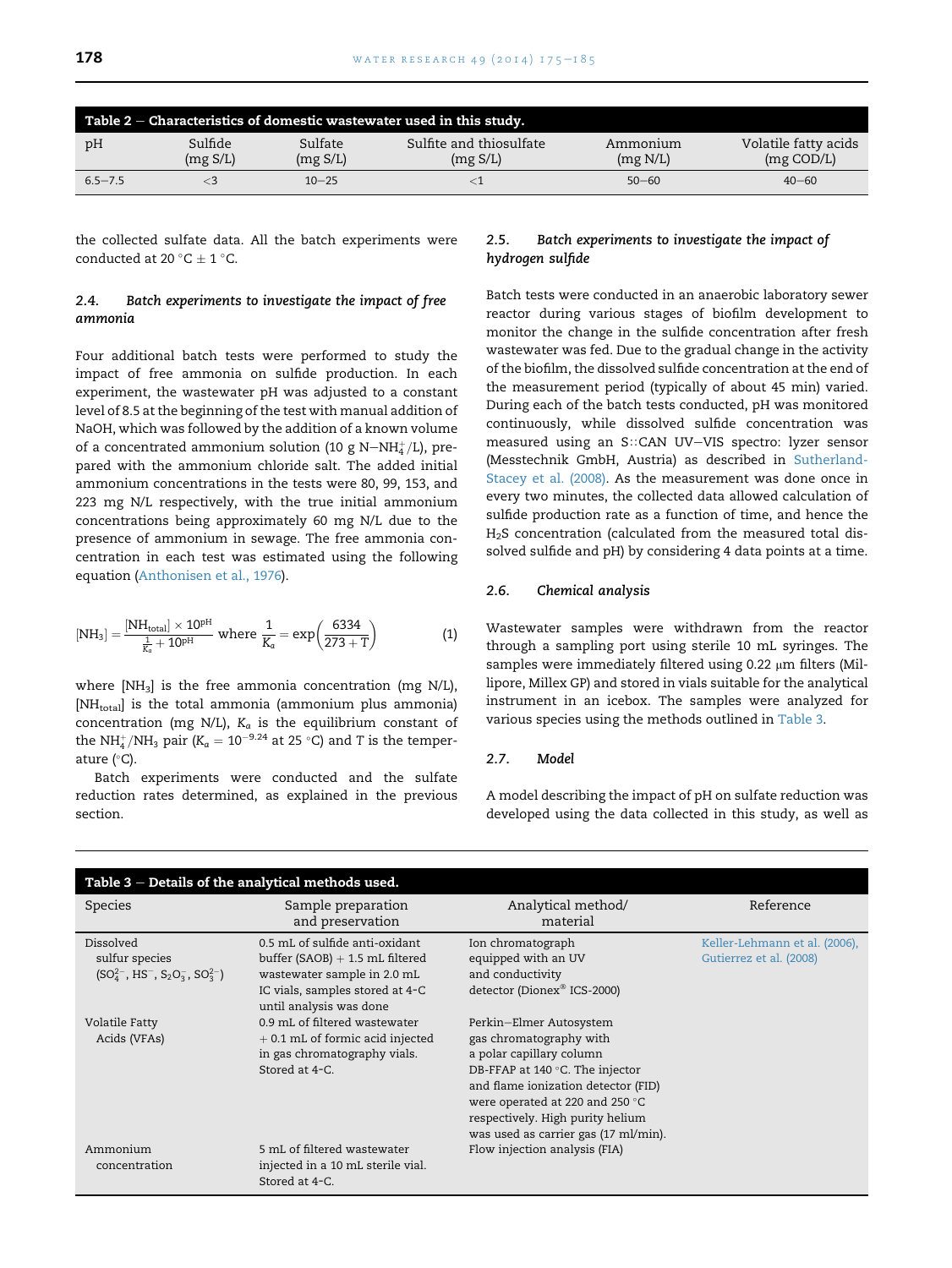<span id="page-4-0"></span>long-term data previously reported in literature ([Gutierrez](#page-9-0) [et al., 2009](#page-9-0)). A number of possibilities based on different inhibitory mechanisms were examined. Various combinations of models describing the combined effects of pH and related inhibiting species (i.e.  $NH<sub>3</sub>$ ,  $H<sub>2</sub>S$  and HAc) were evaluated, and the combination that described the experimental data with minimum sum of squared errors was selected. The model parameters were determined from the experimental data using the Nelder-Mead Simplex minimization algorithm. The confidence intervals of parameter estimates were determined using the Fisher Information Matrix (FIM) as described in [Dochain and Vanrolleghem \(2001\)](#page-9-0). The covariance matrix (COV), standard errors  $(\sigma)$  and confidence intervals were estimated as follows:

$$
COV(\theta_0) = FIM^{-1}
$$
 (2)

$$
\sigma(\theta_i) = \sqrt{\text{COV}(i, i)}\tag{3}
$$

$$
CI = \theta \pm t_{\alpha,N-P} \cdot \sigma(\theta_i) \tag{4}
$$

where,  $\theta$  is the parameter value, i is the index of the parameter, t is the Student-t distribution value for the confidence level  $\alpha$ , N is the number of data sets and P the number of parameters.

#### 2.8. Model application

A field study was conducted on the Tugun Elanora sewer system in Gold Coast (Figure S1, Supplementary Information), Australia to evaluate the impacts of magnesium hydroxide dosing (and hence the raised pH) on sulfide production. The sewer system consists of 13.9 km rising mains with pipe diameters varying from 100 mm to 600 mm. The system collects wastewater from 13 pump stations and the average daily flow during the study period was approximately 15 ML. The network receives Mg(OH)<sub>2</sub> dosing at 1705 kg per day in order to elevate sewage pH to 7.8–9.0 and thus reduces  $H_2S$  emission.

To evaluate the effect of pH elevation on sulfide production in the network, pH and dissolved sulfide levels at the end of the sewer system were measured continuously using an online pH meter (MiniChem) and an online UV-VIS spectrolyzer [\(Sutherland-Stacey et al., 2008\)](#page-9-0), respectively, several weeks prior to and after the commencement of the  $Mg(OH)_2$  dosing.

The inhibition model developed and calibrated using the laboratory study data was incorporated into the SeweX model. The SeweX model [\(Sharma et al., 2008a, 2008b](#page-9-0)) is a dynamic sewer model, which takes into account the hydraulics of the sewer flow and predicts the changes in wastewater composition in spatial and temporal scales. The model describes biological, chemical and physical processes that occur in the sewer system, and can be used to investigate temporal and spatial variations of sulfide production in rising and gravity main sewers. Furthermore, the model is capable of predicting changes in wastewater composition including pH with or without chemical dosing ([Sharma et al., 2013\)](#page-9-0).

The SeweX model enhanced with the pH inhibition component was employed to model sulfide production in the Tugun Elanora sewer network for the cases with and without magnesium hydroxide dosing. All the pump stations of the sewer network were equipped with constant speed pumps controlled by water levels in the wet well. The supervisory control and data acquisition (SCADA) data could be obtained from all the pump stations except two. The data provided the exact timings when the pumps were turned on and off. However, the data was collected on different dates for different pump stations. Drawdown tests were conducted to all the major pump stations to verify the pumping rates. For others, the flow rates were obtained from the communication with the operators. For the pump stations for which no such data was available, the pumping pattern was assumed to be the same as the one with similar daily flow. Pump flow rate from SCADA and drawdown tests was estimated as follows:

$$
Q_{\text{in}}(t_1 - t_0) = V \tag{5}
$$

$$
Q_{in}(t_2 - t_1) + V = Q_{pump}(t_2 - t_1)
$$
\n(6)

$$
Q_{pump} = V \cdot \frac{(t_2 - t_0)}{(t_1 - t_0) \cdot (t_2 - t_1)} \tag{7}
$$

where  $Q_{\text{in}}$  is the average sewage flow rate into the wet well between  $t_0$  and  $t_1$ ;  $Q_{\text{pump}}$  is the constant pump flow rate when the pump is turned on; V is volume of water in the wet well that is pumped out in each pump cycle calculated from water levels and the dimensions of the wet well;  $t_0$  is the time when pump stopped during the previous pump cycle,  $t_1$  is the time when the pump started in the current cycle, and  $t_2$  is time when pump stopped during the current pump cycle.

The pH, VFA and sulfate levels in the wastewater entering the network were measured through grab sampling on an hourly basis and offline analysis employing the methods summarized in [Table 3.](#page-3-0) Other wastewater composition parameters were assumed according to typical domestic wastewater for this region ([Sharma et al., 2008b\)](#page-9-0). The buffering capacity of the wastewater was determined by using an online titration device fitted with a dosing pump and a pH sensor, as previously described in [Sharma et al. \(2013\)](#page-9-0). The model-predicted sulfide results were then compared with the measured data to evaluate the accuracy of the model.

# 3. Results and discussion

#### 3.1. Impact of pH on sulfate reduction

Batch experiments were conducted at various pH and ammonia levels and the data collected from these tests was used to calculate the sulfate reduction rates. As an example, the sulfate profile during one batch test is shown in [Fig. 2.](#page-5-0) The rate of sulfate reduction, which is the same as the rate of sulfide production, was calculated through linear regression.

[Fig. 3](#page-5-0) shows changes in sulfate-reduction rate as a result of the pH change. Two sets of data are presented: (1) the data collected in this study where short term change of pH was applied; and (2) data from a previous study by [Gutierrez et al.](#page-9-0) [\(2009\)](#page-9-0) in which, the sulfate reduction rates were measured after several months of adaptation of the sewer biofilm to elevated pH levels. [Gutierrez et al. \(2009\)](#page-9-0) used the same reactor set-up as the one used in this study, wastewater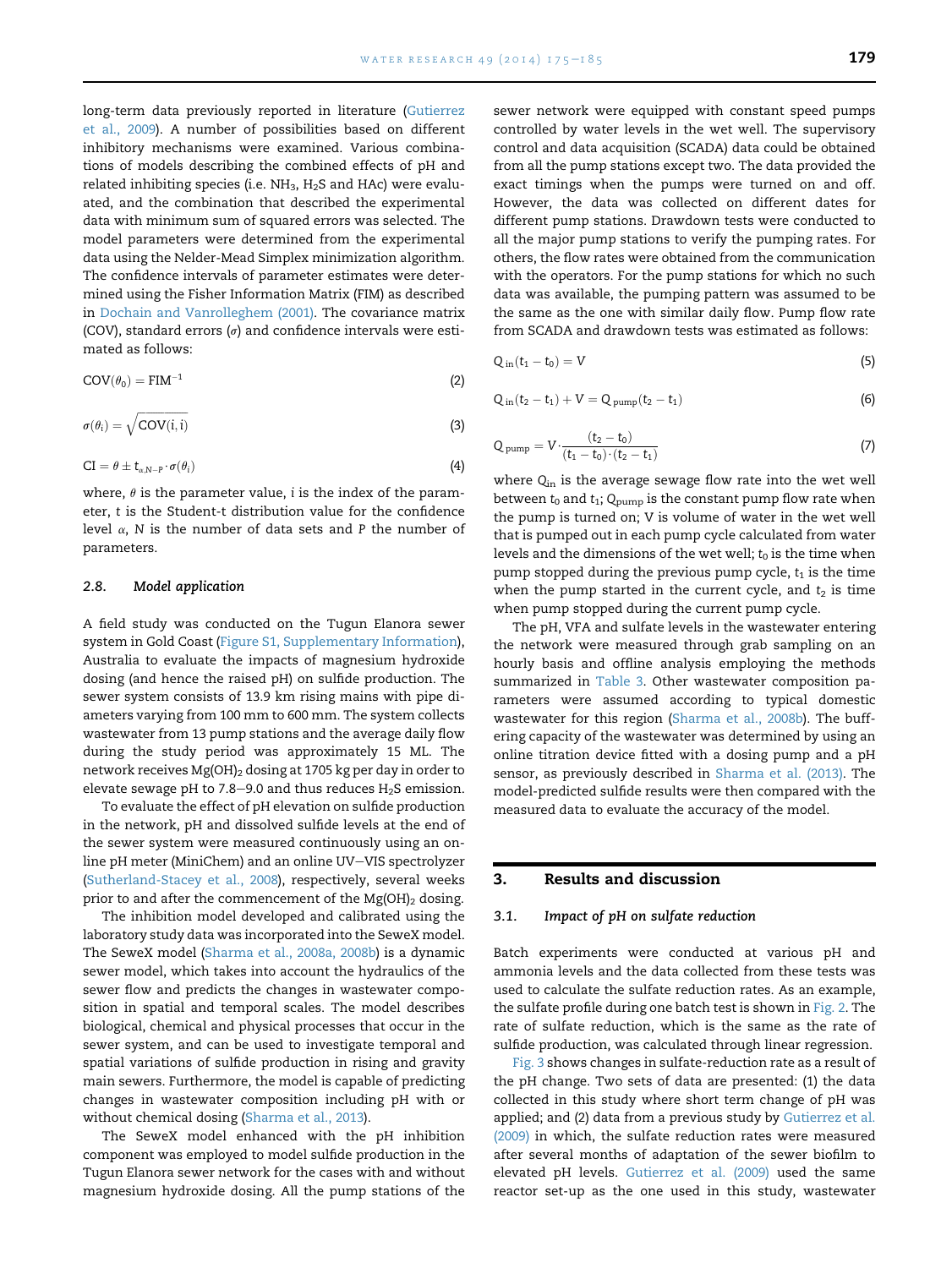<span id="page-5-0"></span>

Fig.  $2$  – Sulfate concentration profile during a batch test ( $pH = 8.5$ , Ammonia + ammonium concentration = 99 mg) N/L), and calculation of sulfate reduction rate.

collected from the same source as the current study was used, and reactor was operated in a similar manner. The rates of sulfide production are therefore expected to be comparable in the two cases.

The sulfate reduction rate varied with pH reaching the maximum level (5.8–6.6 mg S/L.h) near neutral pH (6.5–7.5). There was a gradual decrease in the sulfate reduction rate with the shift of pH away from the neutral range. The results demonstrated that pH outside the range of  $6.5-7.5$  has inhibiting effects on the sulfate reducing activity of sewer biofilms, with 50% inhibition achieved at approximately pH 4.0 and pH 9.0, respectively. The dependency of biological activity on pH is well documented in literature and the extent of inhibition is shown to depend on several factors including the type of microbial culture, the type of growth substrates, and the type of reactor (suspended growth or biofilm), and hence cannot be generalized. The information available in literature can't therefore be applied directly to sewer biofilms



Fig.  $3$  – Variation of sulfate-reduction rate by anaerobic sewer biofilm with pH. Data obtained in this study are based on batch tests; data from [Gutierrez et al. \(2009\)](#page-9-0) are based on long-term average rates of biofilm adapted to the specific pH.

without experimental verification. However, the fact that Fig. 3 resembles the typical behavior of a biological system as a response to pH change [\(O'Flaherty et al., 1998\)](#page-9-0) suggests that the inhibitory effects of pH on sewer biofilm activities are not dissimilar to those observed in other systems.

# 3.2. Investigation of causes for the inhibition of sulfidogenesis

As the change in pH is associated with the changes in relative amounts of free acids such as  $H_2S_{aq}$  and HAc (at lower pH) and free ammonia (at higher pH), it can not be ruled out that the pH effects observed were due to the change in these compounds that are known to have inhibitory effects on microbial activities. For reliable modeling of the 'pH' effects, an understanding of the underlining causes of pH inhibition is necessary.

Free ammonia concentration increases with pH as per Equation [\(1\)](#page-3-0). It has been reported that free ammonia can cause microbial inhibition particularly in the alkaline pH range. It is therefore necessary to differentiate whether the inhibition observed in Fig. 3 is due to a higher pH or a higher free ammonia concentration resulting from a higher pH for a given total ammonium concentration. Fig. 4 shows the variation in the sulfate reduction rate when the free ammonia concentration varied between 0.1 and 25.5 mg N/L. The data shown in this figure are collected from three different tests: (1) shortterm experiments performed at constant pH of 8.5 and variable total ammonium (NH<sub>3</sub> + NH<sub>4</sub>) concentration  $(80-223 \text{ mg N/L}, \text{this study})$ ;  $(2)$  short-term experiments performed at different pH  $(3.9-9.0)$  and constant total ammonium concentration of approximately 60 mg N/L (this study); and (3) long-term experiments performed at different pH (7.6, 8.6 and 9.0) and constant total ammonium concentration of approximately 50 mg N/L ([Gutierrez et al., 2009\)](#page-9-0). A consistent trend is observed in Fig. 4, where the sulfate reduction rate decreases as the free ammonia concentration increases. A maximum sulfate reduction rate of 6.5 mg S/L/h was observed at free ammonia concentration of below 1 mg N/L, the lowest



Fig.  $4$  – Variation of sulfate reduction rate with the concentration of free ammonia. Data obtained in this study are based on batch tests; data from [Gutierrez et al. \(2009\)](#page-9-0) are based on long-term average rates of biofilm adapted to the specific pH.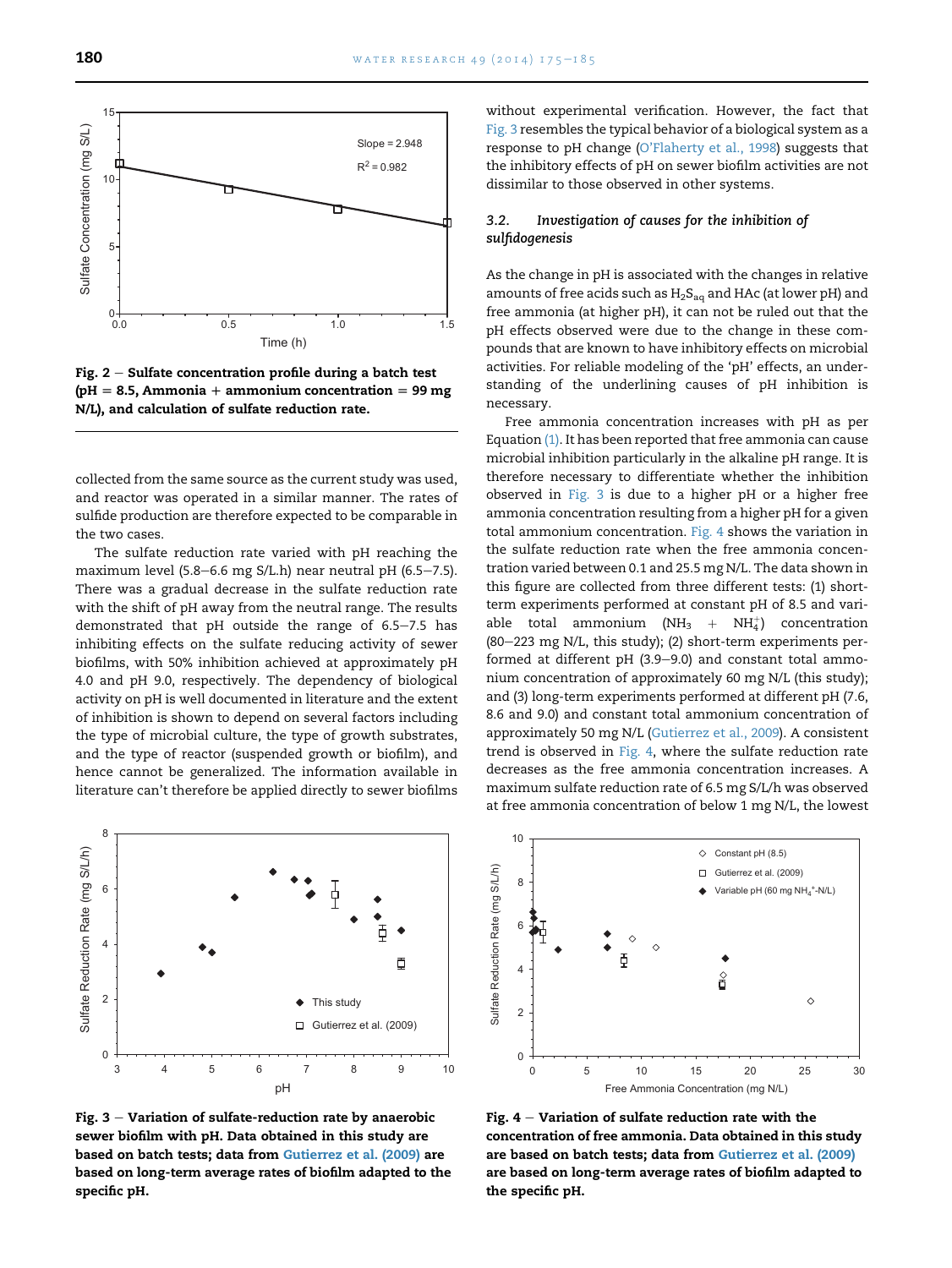free ammonia concentration corresponding to neutral pH and a relatively low total ammonium concentration of 50–60 mg N/L. At a free ammonia concentration of 25.5 mg N/L, the sulfate reduction rate was only 2.5 m g S/L.h. These results suggest that free ammonia likely played a significant role in the inhibitory effects reported in [Fig. 3](#page-5-0) in the basic pH range, while the direct effect of pH is not so obvious as the sulfate reduction rate decreased linearly with the increase in FA concentration irrespective of the pH. The inhibition of sulfate reduction at basic pH can therefore be modeled as free ammonia inhibition.

Batch tests were also conducted to investigate the impact of hydrogen sulfide on the sulfate reduction rate as explained in Section [2.5](#page-3-0). The instantaneous sulfide production rates were obtained from the measured sulfide concentration data in 4 separate batch tests (Figure S2, Supplementary Information) by considering 4 data points at one time. As the overall rate of sulfide production was different in these batch studies, normalization of the rates was necessary, which was done by dividing the instantaneous rates for each of the data sets by the average sulfide production rate obtained through straight line fitting of the same data set. The normalized sulfide production rates obtained from the 4 experimental data sets are collectively presented in Fig. 5. Although some variation of sulfide production rate with  $H_2S$  concentration is observed, the data clearly suggests that the increase of  $H_2S$ concentration up to the concentration of 16 mg S/L didn't cause decrease in sulfide production rate. Maximum  $H_2S$ concentration in the experiments presented in Section [3.1](#page-4-0) was only 6.0 mg S/L.

There have been a number of studies on anaerobic systems showing levels of  $H<sub>2</sub>S$  inhibitory to sulfate production [\(O'Flaherty et al., 1998](#page-9-0)). However, the inhibitory sulfide levels reported in literature are much higher than those expected in sewer networks and what we applied in our tests. For example, for mixed culture with acetate as the substrate, the level of dissolved  $H_2S$  to cause 50% inhibition is reported in the range of  $2.6-5.0$  mmol/L (83-160 mg S/L) at the pH range of 6.5-8.0 ([Koschorreck, 2008](#page-9-0)). Therefore, our results are not inconsistent with previous studies. It can be concluded that



Fig.  $5 -$  Sulfate reduction and sulfide accumulation in a batch test aimed to demonstrate that sulfate reduction is not inhibited by sulfide for sulfide levels in sewers.

the level of sulfide common to sewer systems, which normally ranges from 1 to 20 mg S/L (equivalent to  $0.5-10.0$  mg dissolved  $H_2S-S/L$ ), should not have any inhibitory effects on sulfide production.

Acetic acid has also previously been reported to inhibit microbial activities ([Ahring et al., 1995; Angelidaki et al., 1993;](#page-9-0) [Fukuzaki et al., 1990](#page-9-0); [Gourdon and Vermande, 1987](#page-9-0)). These studies have been mainly conducted in high rate anaerobic systems where acetic acid and other volatile fatty acids were present at the total VFA concentration above  $2-3$  g/L. The levels at which total acetic acid and total propionic acid become inhibitory to microbial activity are reported to be 3 g/L and 3.7 g/L, respectively ([Ahring et al., 1995\)](#page-9-0). In sewers, acetic acid is the main form of VFA and is present at concentrations ranging from 10 to 60 mg/L ([Sharma et al., 2008a\)](#page-9-0). Other VFAs such as propionic acid and butyric acid exist at much lower concentrations than acetic acid. Due to such low concentrations, acetic acid and other VFAs are not expected to have any impacts on the biological rate.

From the discussion above, the inhibition of biofilm activity observed in [Fig. 3](#page-5-0) under acidic pH conditions was likely not caused by H2S or organic acids. We will therefore attempt to model the inhibition under acidic pH with pH as the 'inhibitor'.

Another possible cause for reduced sulfide production under acidic conditions could be related to the increased availability of heavy metals [\(Morton et al., 1991\)](#page-9-0). The heavy metals bound to other inorganic compounds can be released to water phase under acidic conditions, which may result in a decrease in dissolved sulfide concentration due to the formation of metal sulfide precipitates. This phenomenon however was not investigated in this study.

#### 3.3. Model formulation and parameter identification

Based on the results presented above, we propose to model the effect of pH on sulfate reduction by anaerobic sewer biofilms as follows:

1. For the lower range of pH, the pH effect is modeled using the lower pH inhibition expression given by [Angelidaki](#page-9-0) [et al. \(1993\)](#page-9-0). This empirical pH model is also expected to take into account the effect of free acids, if any ([Batstone](#page-9-0) [et al., 2002](#page-9-0)).

$$
I_1 = exp \left[ -3\left(\frac{\text{pH} - \text{pH}_{\text{UL}}^*}{\text{pH}_{\text{UL}}^* - \text{pH}_{\text{LL}}^*} \right)^2 \right]
$$
 (8)

The variables are as explained in the Nomenclature section.

2. For the higher range of pH, only the effect of free ammonia is considered using the non-competitive inhibition model of [Siegrist et al. \(2002\)](#page-9-0). The square term in denominator is to take into account the strong inhibiting effect.

$$
I_2 = \frac{1}{1 + \left(\frac{S_{FA}}{K_{I,FA}}\right)^2}
$$
(9)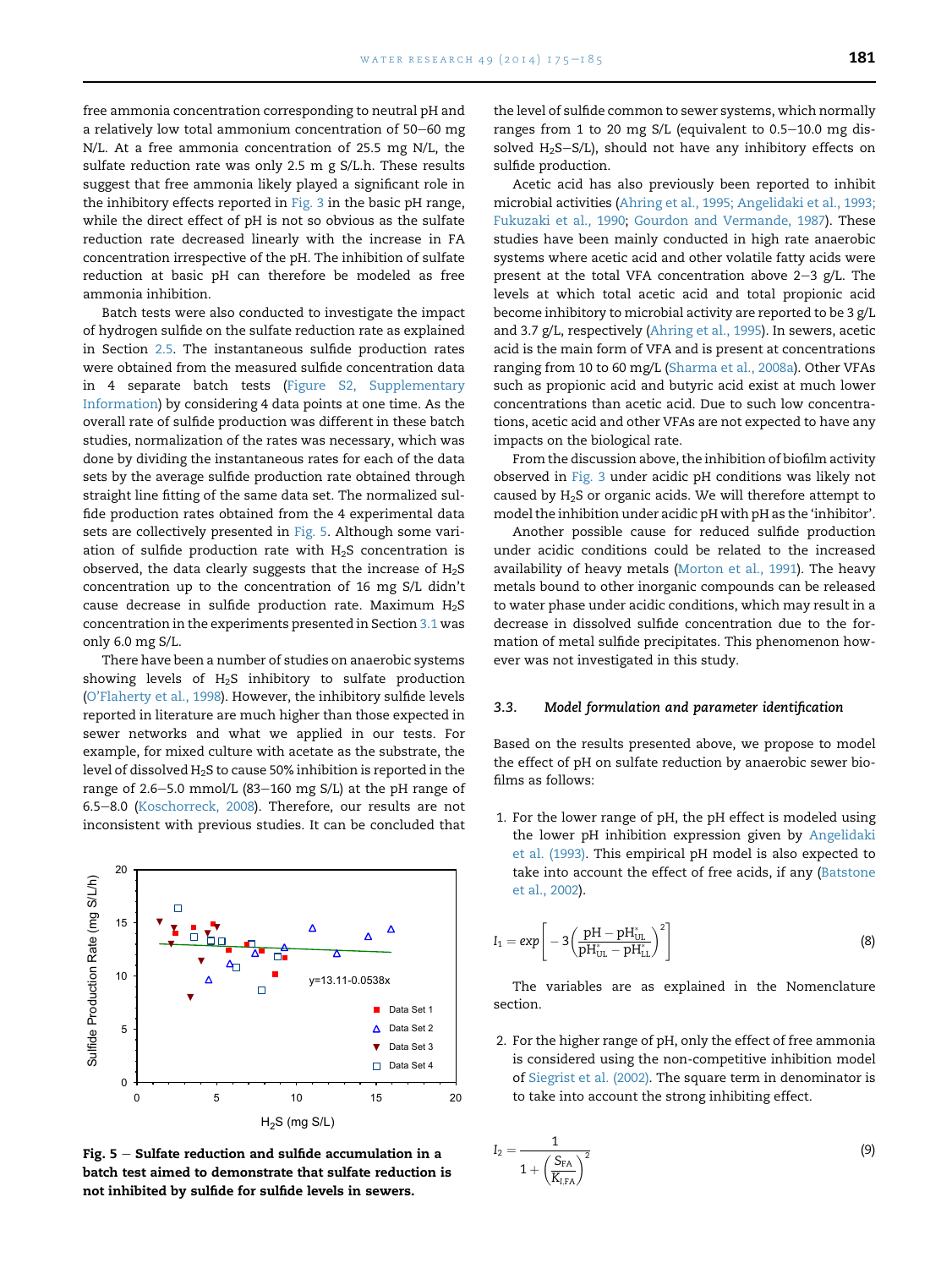The variables are as explained in the Nomenclature section.

3. The complete 'pH' inhibition model is therefore:

For pH 
$$
< pH_{UL}
$$
,\n
$$
k = k_{\text{max}} \cdot I_1 \cdot I_2
$$
\n(10)\nFor pH  $> pH_{UL}$ ,

 $k = k_{\text{max}} \cdot I_2$  (11)

Model parameters were determined by using the optimization algorithm described in Materials and Methods, with the confidence levels also determined. The fit between the model predictions and the experimental data reported in [Figs. 3](#page-5-0) and [4](#page-5-0) are shown in Fig.  $6(A)$  and (B), respectively. A good agreement between the model predictions and the experimental data validates the approach used here.

The parameters of the model ( $k_{\text{max}}$ , pH<sub>UL</sub>, pH<sub>LL</sub>, and  $K_{I,FA}$ ) determined are presented in [Table 4](#page-8-0) along with the 95% confidence intervals of these estimates. The parameter values showed small variability. The Correlation Matrix (CM) computed is shown in Equation (12). The correlations between the model parameters are low in general, implying that the model has good identifiability.

$$
\begin{array}{ccccccccc} & & & & & & \text{pH}_{\text{UL}} & & & & \text{pH}_{\text{LL}} & & & & & \text{K}_{\text{I},\text{FA}} \\ k_{\text{max}} & 1.000 & 0.520 & -0.242 & -0.418 & & & \\ \text{CM} = \text{pH}_{\text{UL}} & 0.520 & 1.000 & -0.861 & -0.217 & & & \\ \text{pH}_{\text{LL}} & -0.242 & -0.861 & 1.000 & 0.101 & & \\ & & & & & \text{K}_{\text{I},\text{FA}} & -0.418 & -0.217 & 0.101 & 1.000 & & \end{array} \tag{12}
$$

#### 3.4. Model application

The SeweX model enhanced with the addition of a component for pH/free ammonia inhibition on sulfate reduction was employed to model the Tugun Elanora sewer network. Modeling was done for two cases, one without magnesium hydroxide dosing and another with its dosing.

Flow data for each of the pump stations estimated as explained in Section [2.8](#page-4-0) was used to obtain flows in all the sewer pipes in the network. In order to calibrate the flow for the model, flow at the end of the sewer was measured on two separate occasions and corresponding total daily flows were estimated. As the estimated and measured daily flows differed, flows from all the pump stations were modified by the ratio of average measured daily flow to the total estimated daily flow. The modified pump flow rates were then used to obtain calibrated flows for each of the sewer pipes to be used in the model. A comparison of measured and calibrated flow is presented in Figure S3 (Supplementary Information). This method of calibration produced accurate daily flows. However, there were still some discrepancies in the timing of the slugs arriving at the monitoring location, which is attributed to the difference in the actual pumping time and pumping time obtained from SCADA data collected on a different date.

Due to the dosing of magnesium hydroxide, sewage pH at the end of the network varied from 7.8 to 8.9, significantly above the pH levels of 6.9-7.6 prior to the dosing (Figure S4A, Supplementary Information). A significant decrease in dissolved sulfide levels at the end of the network was also observed (Figure S4B, Supplementary Information). Dissolved sulfide measurement showed that the total sulfide discharge was reduced from 77.9 kg S/day prior to dosing to 56.6 kg S/day after the dosing, confirming that the higher pH indeed caused a reduction (27%) in sulfide production, in agreement with laboratory results. Although the inhibitory effects of elevated pH on sulfidogenesis has been previously reported in a laboratory system ([Gutierrez et al., 2009](#page-9-0)), this is the first time that such an observation has been made in a real sewer system.

A comparison was made between the measured and predicted dissolved sulfide levels for the two cases, firstly comparing the dissolved sulfide profiles (Figure S5, Supplementary Information). Although hydraulic retention times and hence the sulfide peaks will be largely dependent on actual pumping patterns, assumptions had to be made since SCADA data for all the stations on the day of dissolved sulfide measurement was not available. It was therefore not possible to precisely predict the timing and magnitude of individual sulfide peaks. The comparison was therefore made in terms of mean, maximum and minimum dissolved sulfide concentrations, which is shown in [Fig. 7.](#page-8-0) The enhanced sewer model was able to predict the sulfide levels at the end of the sewer network without pH elevation very well. However, the model without considering the pH effect on sulfate reduction did not adequately predict sulfide production when pH was elevated by magnesium hydroxide addition. By considering the pH



Fig.  $6$  – Comparison of modeling results with measured data: (A) at different pH levels (B) at different free ammonia levels.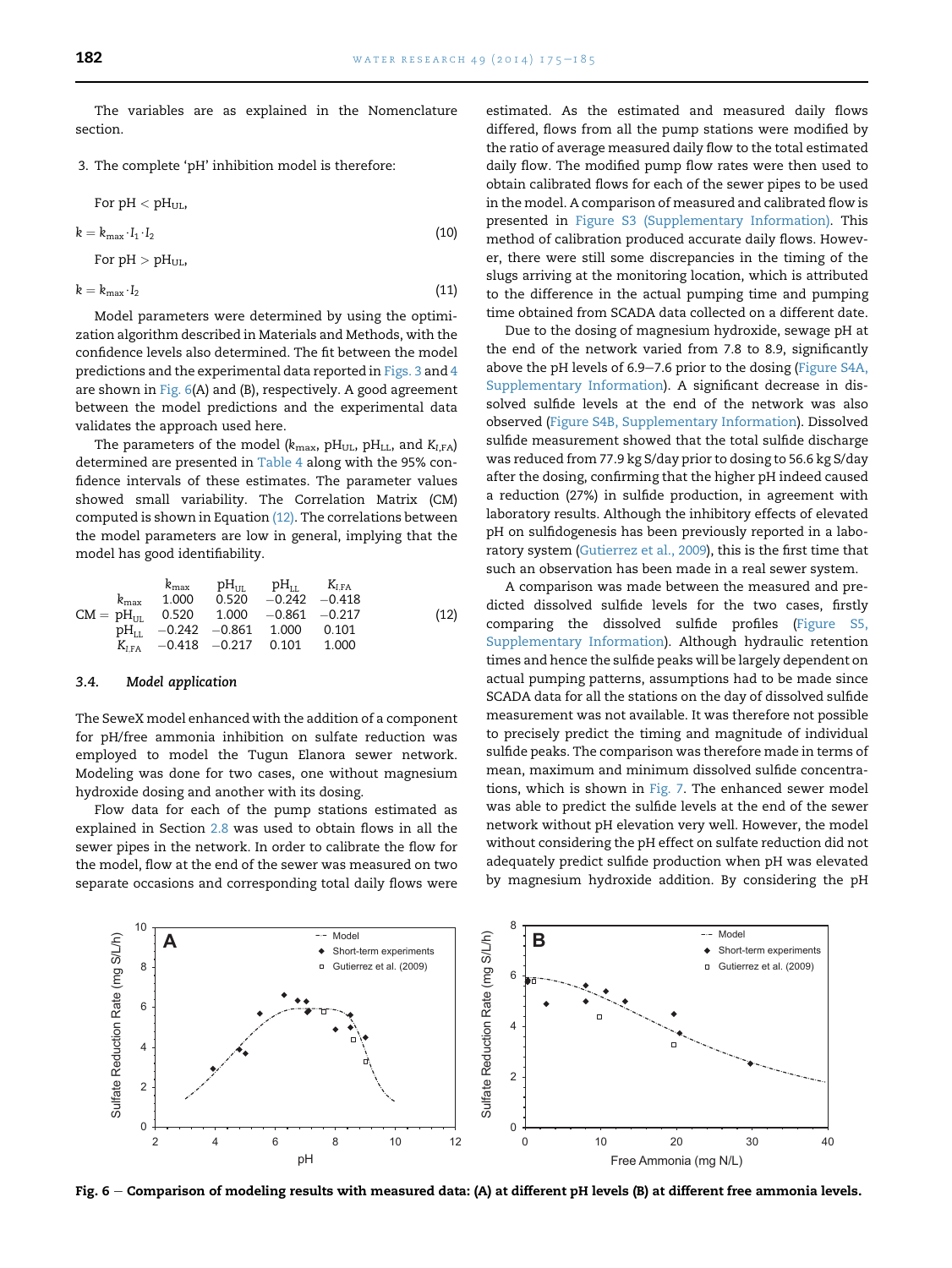<span id="page-8-0"></span>

| Table $4$ $-$ Parameter values.                       |                                                                    |                                        |
|-------------------------------------------------------|--------------------------------------------------------------------|----------------------------------------|
| Parameter                                             | Value                                                              | Unit                                   |
| $k_{\rm max}$<br>$pH_{UL}$<br>$pH_{LL}$<br>$k_{I.FA}$ | 5.95 $\pm$ 0.02<br>$6.75 + 0.06$<br>$1.30 + 0.09$<br>$26.15 + 0.3$ | $mg S/L-h$<br>Units<br>Units<br>mg N/L |

effect on sulfate reduction using the model discussed in the previous section, a close match between the measured and model predicted data could be obtained as illustrated in Fig. 7.

The good agreement between the model-predicted and measured sulfide levels in the case of magnesium hydroxide addition indicate that the 'pH' inhibition model(s) adopted and calibrated using laboratory data is a valid and useful tool for predicting sulfide formation under varying pH conditions. This model can be used to facilitate optimization of chemical dosing for effective sulfide control in sewer systems.

## 4. Conclusions

The impact of pH on sulfidogenesis by anaerobic sewer biofilm was studied and a model to predict this impact was developed, calibrated and validated. The key conclusions are:

 Sulfate reduction rate by sewer biofilms vary with pH, reaching its maximum in the neutral pH range  $(6.5-7.5)$ . The rate decreases with the shift of pH away from this range, reaching approximately 50% of the maximum rate at pH 4.0 and 9.0. The inhibiting effects of pH on sulfate



Fig.  $7 -$  Multiple box and whisker plots showing a comparison of modeling results with measured field data with and without magnesium hydroxide dosing at the end of the sewer network (top line: the maximum level, the bottom line: the minimum level, top line of the box, 75%ile, the bottom line of the box, 25%ile: middle line of the box, the average level). Model results without pH effects are to be compared with the baseline results, while the model results with pH effects are to be compared with the measured results with pH elevation.

reduction in the basic range have been verified through a field study.

- Free ammonia likely plays an important role in the inhibitory effects in the alkaline pH range, where the direct effect of pH is not obvious. The inhibition of sulfate reduction at a pH higher than the neutral range could be adequately modeled as free ammonia inhibition.
- Inhibition of sulfate reduction by sewer biofilm under acidic pH conditions is likely caused by the low pH itself rather than by the inhibitory effects of  $H_2S$  or organic acids. The inhibition of sulfate reduction at a lower pH could therefore be modeled as pH inhibition.
- To correctly predict sulfide production in sewers, it is important to take the impact of pH variation on sewer biofilm activities into consideration. The inhibition models developed in this study can be used to characterize such effects.

#### Acknowledgments

The authors acknowledge the financial support provided by the Australian Research Council [\(d](d)) and many members of the Australian water industry through LP0882016 the Sewer Corrosion and Odour Research (SCORe) Project [\(www.score.](http://www.score.org.au) [org.au](http://www.score.org.au)). The authors would like to acknowledge the support provided by Gold Coast City Council and Shaun Corrie in field measurements and data collection. The authors wish to thank Jing Sun for assistance with running some of the laboratory experiments.

# Nomenclature

| k                       | Reaction rate (mg S/L-h)                           |
|-------------------------|----------------------------------------------------|
| $k_{\rm max}$           | Uninhibited reaction rate (mg S/L-h)               |
|                         | $I_1$ , $I_2$ , $I_3$ , $I_4$ Inhibition terms     |
| pН                      | Wastewater pH                                      |
| $pH_{LL}$               | Lower pH drop-off value where the growth rate is   |
|                         | approximately 50% of the uninhibited rate          |
| pH <sub>UII</sub>       | Upper pH drop-off value where the growth rate is   |
|                         | approximately 50% of the uninhibited rate          |
| $pH_{LL}^*$             | pH at which there is complete inhibition           |
| $\rm{pH}_{\rm{HI}}^*$   | pH at which no inhibition occurs                   |
| $S_{H}$                 | Hydrogen ion concentration (mol/L)                 |
| $S_{AC}$                | Acetic acid concentration (mg/L)                   |
| $S_{H_2S}$              | Dissolved molecular hydrogen sulfide concentration |
|                         | (mg S/L)                                           |
| $S_{FA}$                | Free ammonia concentration (mg N/L)                |
| $K_{I,H}$               | Hydrogen ion concentration at which 50% inhibition |
|                         | occurs (mol/L)                                     |
| $K_{I,AC}$              | Acetic acid concentration at which 50% inhibition  |
|                         | occurs (mg/L)                                      |
| $K_{I,FA}$              | Free ammonia concentration at which 50%            |
|                         | inhibition occurs (mg N/L)                         |
| $K_{I,H_2S}$            | Un-dissociated $H_2S$ concentration at which 50%   |
|                         | inhibition occurs (mg S/L)                         |
| $[NH_3]$                | Free ammonia concentration (mg N/L)                |
| $[\mathrm{NH_{total}}]$ | Total ammonium $+$ ammonia concentration (mg N/    |
|                         | L)                                                 |
| Кa                      | Equilibrium constant for ammonia                   |
| T                       | Wastewater temperature $(^\circ C)$                |
|                         |                                                    |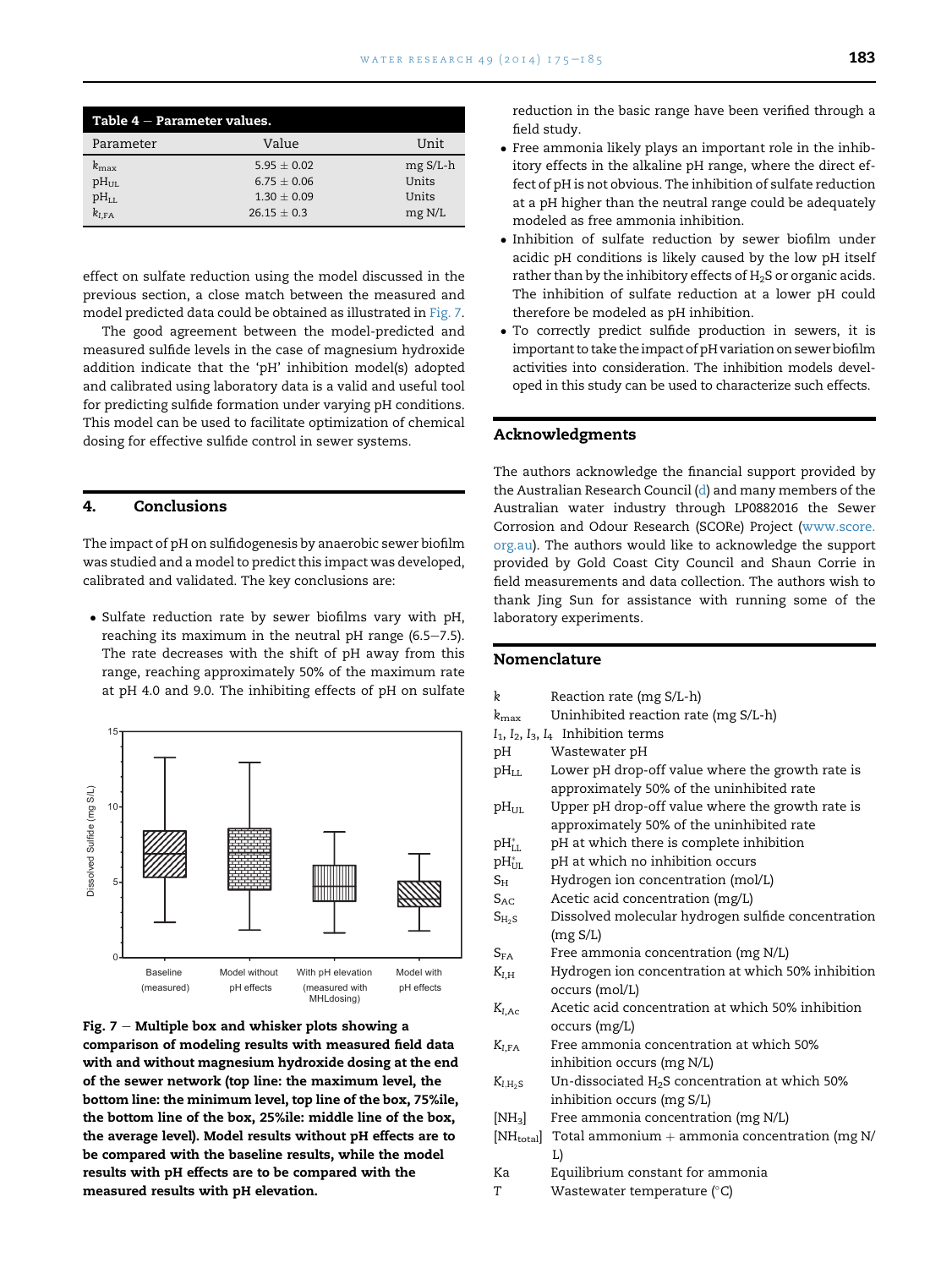# <span id="page-9-0"></span>Appendix A. Supplementary data

Supplementary data related to this article can be found at <http://dx.doi.org/10.1016/j.watres.2013.11.019>

#### references

- [Ahring, B.K., Westermann, P., 1988. Product inhibition of butyrate](http://refhub.elsevier.com/S0043-1354(13)00930-5/sref1) [metabolism by acetate and hydrogen in a thermophilic](http://refhub.elsevier.com/S0043-1354(13)00930-5/sref1) [coculture. App. Environ. Microbiol. 54 \(10\), 2393](http://refhub.elsevier.com/S0043-1354(13)00930-5/sref1)-[2397.](http://refhub.elsevier.com/S0043-1354(13)00930-5/sref1)
- [Ahring, B.K., Sandberg, M., Angelidaki, I., 1995. Volatile fatty acids](http://refhub.elsevier.com/S0043-1354(13)00930-5/sref2) [as indicators of process imbalance in anaerobic digestors.](http://refhub.elsevier.com/S0043-1354(13)00930-5/sref2) [Appl. Microbiol. Biotechnol. 43 \(3\), 559](http://refhub.elsevier.com/S0043-1354(13)00930-5/sref2)-[565](http://refhub.elsevier.com/S0043-1354(13)00930-5/sref2).
- [Angelidaki, I., Ellegaard, L., Ahring, B.K., 1993. A mathematical](http://refhub.elsevier.com/S0043-1354(13)00930-5/sref3)[model for dynamic simulation of anaerobic-digestion of](http://refhub.elsevier.com/S0043-1354(13)00930-5/sref3) [complex substrates - focussing ammonia inhibition.](http://refhub.elsevier.com/S0043-1354(13)00930-5/sref3) [Biotechnol. Bioeng. 42 \(2\), 159](http://refhub.elsevier.com/S0043-1354(13)00930-5/sref3)-[166.](http://refhub.elsevier.com/S0043-1354(13)00930-5/sref3)
- [Anthonisen, A., Loehr, R., Prakasam, T., 1976. Inhibition of](http://refhub.elsevier.com/S0043-1354(13)00930-5/sref4) [nitrification by ammonia and nitrous acid. J. Water Pollut.](http://refhub.elsevier.com/S0043-1354(13)00930-5/sref4) [Cont. Fed. 48 \(5\), 835](http://refhub.elsevier.com/S0043-1354(13)00930-5/sref4)-[852](http://refhub.elsevier.com/S0043-1354(13)00930-5/sref4).
- [Batstone, D., Keller, J., Angelidaki, I., Kalyuzhnyi, S.,](http://refhub.elsevier.com/S0043-1354(13)00930-5/sref5) [Pavlostathis, S., Rozzi, A., Sanders, W., Siegrist, H., Vavilin, V.,](http://refhub.elsevier.com/S0043-1354(13)00930-5/sref5) [2002. Anaerobic Digestion Model No. 1 \(ADM1\). IWA](http://refhub.elsevier.com/S0043-1354(13)00930-5/sref5) [Publishing, London.](http://refhub.elsevier.com/S0043-1354(13)00930-5/sref5)
- [Boon, A.G., Lister, A.R., 1975. Formation of sulfide in rising main](http://refhub.elsevier.com/S0043-1354(13)00930-5/sref6) [sewers and its prevention by injection of oxygen. Prog. Water](http://refhub.elsevier.com/S0043-1354(13)00930-5/sref6) [Technol. 7 \(2\), 289](http://refhub.elsevier.com/S0043-1354(13)00930-5/sref6)-[300](http://refhub.elsevier.com/S0043-1354(13)00930-5/sref6).
- [Dochain, D., Vanrolleghem, P., 2001. Dynamical Modelling and](http://refhub.elsevier.com/S0043-1354(13)00930-5/sref7) [Estimation in Wastewater Treatment Processes. IWA](http://refhub.elsevier.com/S0043-1354(13)00930-5/sref7) [Publishing, London.](http://refhub.elsevier.com/S0043-1354(13)00930-5/sref7)
- [Fedorovich, V., Lens, P., Kalyuzhnyi, S., 2003. Extension of](http://refhub.elsevier.com/S0043-1354(13)00930-5/sref8) [anaerobic digestion model No. 1 with processes of sulfate](http://refhub.elsevier.com/S0043-1354(13)00930-5/sref8) reduction. Appl. Biochem. Biotechnol.  $109$  (1-[3\), 33](http://refhub.elsevier.com/S0043-1354(13)00930-5/sref8)-[46](http://refhub.elsevier.com/S0043-1354(13)00930-5/sref8).
- [Feng, Y., Wang, X., Logan, B.E., Lee, H., 2008. Brewery wastewater](http://refhub.elsevier.com/S0043-1354(13)00930-5/sref9) [treatment using air-cathode microbial fuel cells. Appl.](http://refhub.elsevier.com/S0043-1354(13)00930-5/sref9) [Microbiol. Biotechnol. 78 \(5\), 873](http://refhub.elsevier.com/S0043-1354(13)00930-5/sref9)-[880](http://refhub.elsevier.com/S0043-1354(13)00930-5/sref9).
- [Fukuzaki, S., Nishio, N., Shobayashi, M., Nagai, S., 1990. Inhibition](http://refhub.elsevier.com/S0043-1354(13)00930-5/sref10) [of the fermentation of propionate to methane by hydrogen,](http://refhub.elsevier.com/S0043-1354(13)00930-5/sref10) [acetate, and propionate. Appl. Environ. Microbiol. 56 \(3\), 719.](http://refhub.elsevier.com/S0043-1354(13)00930-5/sref10)
- Ganigué, R., Gutierrez, O., Rootsey, R., Yuan, Z., 2011. Chemical [dosing for sulfide control in Australia: an industry survey.](http://refhub.elsevier.com/S0043-1354(13)00930-5/sref11) [Water Res. 45 \(19\), 6564](http://refhub.elsevier.com/S0043-1354(13)00930-5/sref11)-[6574](http://refhub.elsevier.com/S0043-1354(13)00930-5/sref11).
- [Gourdon, R., Vermande, P., 1987. Effects of propionic acid](http://refhub.elsevier.com/S0043-1354(13)00930-5/sref12) [concentration on anaerobic digestion of pig manure. Biomass](http://refhub.elsevier.com/S0043-1354(13)00930-5/sref12)  $13$  (1),  $1-12$  $1-12$ .
- [Guisasola, A., de Haas, D., Keller, J., Yuan, Z., 2008. Methane](http://refhub.elsevier.com/S0043-1354(13)00930-5/sref13) formation in sewer systems. Water Res.  $42 (6-7)$ ,  $1421-1430$ .
- [Gutierrez, O., Mohanakrishnan, J., Sharma, K., Meyer, R., Keller, J.,](http://refhub.elsevier.com/S0043-1354(13)00930-5/sref15) [Yuan, Z., 2008. Evaluation of oxygen injection as a means of](http://refhub.elsevier.com/S0043-1354(13)00930-5/sref15) [controlling sulfide production in a sewer system. Water Res.](http://refhub.elsevier.com/S0043-1354(13)00930-5/sref15) [42 \(17\), 4549](http://refhub.elsevier.com/S0043-1354(13)00930-5/sref15)-[4561](http://refhub.elsevier.com/S0043-1354(13)00930-5/sref15).
- [Gutierrez, O., Park, D., Sharma, K.R., Yuan, Z., 2009. Effects of](http://refhub.elsevier.com/S0043-1354(13)00930-5/sref16) [long-term pH elevation on the sulfate-reducing and](http://refhub.elsevier.com/S0043-1354(13)00930-5/sref16) [methanogenic activities of anaerobic sewer biofilms. Water](http://refhub.elsevier.com/S0043-1354(13)00930-5/sref16) [Res. 43 \(9\), 2549](http://refhub.elsevier.com/S0043-1354(13)00930-5/sref16)-[2557](http://refhub.elsevier.com/S0043-1354(13)00930-5/sref16).
- [Henderson, P.J.F., 1971. Ion transport by energy-conserving](http://refhub.elsevier.com/S0043-1354(13)00930-5/sref0) [biological membranes. Ann. Rev. Microbiol., 393](http://refhub.elsevier.com/S0043-1354(13)00930-5/sref0)-[428.](http://refhub.elsevier.com/S0043-1354(13)00930-5/sref0)
- [Hutchinson, B., Hamilton, G., 2005. Use of case studies to](http://refhub.elsevier.com/S0043-1354(13)00930-5/sref17) determine the relationship between HRT and  $H_2S$  in sewage [rising mains. In: Proceedings of the Ozwater Convention and](http://refhub.elsevier.com/S0043-1354(13)00930-5/sref17) [Exhibition, Brisbane, Australia, 8](http://refhub.elsevier.com/S0043-1354(13)00930-5/sref17)-[12 May.](http://refhub.elsevier.com/S0043-1354(13)00930-5/sref17)
- [Hvitved-Jacobsen, T., 2002. Sewer Processes: Microbial and](http://refhub.elsevier.com/S0043-1354(13)00930-5/sref18) [Chemical Process Engineering of Sewer Networks. CRC Press,](http://refhub.elsevier.com/S0043-1354(13)00930-5/sref18) [Washington, DC](http://refhub.elsevier.com/S0043-1354(13)00930-5/sref18).
- [Ince, O., 1998. Performance of a two-phase anaerobic digestion](http://refhub.elsevier.com/S0043-1354(13)00930-5/sref19) [system when treating dairy wastewater. Water Res. 32 \(9\),](http://refhub.elsevier.com/S0043-1354(13)00930-5/sref19)  $2707 - 2713.$  $2707 - 2713.$  $2707 - 2713.$
- [Jiang, F., Leung, D.H.-w., Li, S., Chen, G.-H., Okabe, S., van](http://refhub.elsevier.com/S0043-1354(13)00930-5/sref20) [Loosdrecht, M.C.M., 2009. A biofilm model for prediction of](http://refhub.elsevier.com/S0043-1354(13)00930-5/sref20) [pollutant transformation in sewers. Water Res. 43 \(13\),](http://refhub.elsevier.com/S0043-1354(13)00930-5/sref20) [3187](http://refhub.elsevier.com/S0043-1354(13)00930-5/sref20)-[3198.](http://refhub.elsevier.com/S0043-1354(13)00930-5/sref20)
- [Keller-Lehmann, B., Corrie, S., Ravn, R., Yuan, Z., Keller, J., 2006.](http://refhub.elsevier.com/S0043-1354(13)00930-5/sref21) [Preservation and simultaneous analysis of relevant soluble](http://refhub.elsevier.com/S0043-1354(13)00930-5/sref21) [sulfur species in sewage samples. In: Proceedings of 2nd IWA](http://refhub.elsevier.com/S0043-1354(13)00930-5/sref21) [International Conference on Sewer Operation and](http://refhub.elsevier.com/S0043-1354(13)00930-5/sref21) [Maintenance, Vienna, Austria](http://refhub.elsevier.com/S0043-1354(13)00930-5/sref21).
- [Koschorreck, M., 2008. Microbial sulphate reduction at a low pH.](http://refhub.elsevier.com/S0043-1354(13)00930-5/sref22) [Fems Microbiol. Ecol. 64, 329](http://refhub.elsevier.com/S0043-1354(13)00930-5/sref22)-[342.](http://refhub.elsevier.com/S0043-1354(13)00930-5/sref22)
- [Lide, D.R., 1999. CRC Handbook of Chemistry and Physics. CRC](http://refhub.elsevier.com/S0043-1354(13)00930-5/sref23) [Press, Boca Raton, FL](http://refhub.elsevier.com/S0043-1354(13)00930-5/sref23).
- [Morton, R.L., Yanko, W.A., Graham, D.W., Arnold, R.G., 1991.](http://refhub.elsevier.com/S0043-1354(13)00930-5/sref24) [Relationships between metal concentrations and crown](http://refhub.elsevier.com/S0043-1354(13)00930-5/sref24) [corrosion in Los Angeles County sewers. Res. J. Water Pollut.](http://refhub.elsevier.com/S0043-1354(13)00930-5/sref24) [Control Fed. 63 \(5\), 789](http://refhub.elsevier.com/S0043-1354(13)00930-5/sref24)-[798](http://refhub.elsevier.com/S0043-1354(13)00930-5/sref24).
- [Nielsen, A.H., Hvitved-Jacobsen, T., Vollertsen, J., 2005. Kinetics](http://refhub.elsevier.com/S0043-1354(13)00930-5/sref25) [and stoichiometry of sulfide oxidation by sewer biofilms.](http://refhub.elsevier.com/S0043-1354(13)00930-5/sref25) [Water Res. 39 \(17\), 4119](http://refhub.elsevier.com/S0043-1354(13)00930-5/sref25)-[4125](http://refhub.elsevier.com/S0043-1354(13)00930-5/sref25).
- [Nielsen, A.H., Vollertsen, J., Hvitved-Jacobsen, T., 2003.](http://refhub.elsevier.com/S0043-1354(13)00930-5/sref26) [Determination of kinetics and stoichiometry of chemical](http://refhub.elsevier.com/S0043-1354(13)00930-5/sref26) [sulfide oxidation in wastewater of sewer networks. Environ.](http://refhub.elsevier.com/S0043-1354(13)00930-5/sref26) [Sci. Technol. 37 \(17\), 3853](http://refhub.elsevier.com/S0043-1354(13)00930-5/sref26)-[3858.](http://refhub.elsevier.com/S0043-1354(13)00930-5/sref26)
- [O'Flaherty, V., Mahony, T., O'Kennedy, R., Colleran, E., 1998. Effect](http://refhub.elsevier.com/S0043-1354(13)00930-5/sref27) [of pH on growth kinetics and sulphide toxicity thresholds of a](http://refhub.elsevier.com/S0043-1354(13)00930-5/sref27) [range of methanogenic, syntrophic and sulphate-reducing](http://refhub.elsevier.com/S0043-1354(13)00930-5/sref27) [bacteria. Process Biochem. 33 \(5\), 555](http://refhub.elsevier.com/S0043-1354(13)00930-5/sref27)-[569](http://refhub.elsevier.com/S0043-1354(13)00930-5/sref27).
- [Pomeroy, R.D., Parkhurst, J.D., 1977. Forecasting of sulfide buildup](http://refhub.elsevier.com/S0043-1354(13)00930-5/sref28) [rates in sewers. Prog. Water Technol. 9 \(3\), 621](http://refhub.elsevier.com/S0043-1354(13)00930-5/sref28)-[628](http://refhub.elsevier.com/S0043-1354(13)00930-5/sref28).
- [Ramsay, I., 1997. Modelling and Control of High-rate Anaerobic](http://refhub.elsevier.com/S0043-1354(13)00930-5/sref29) [Treatment Systems. PhD thesis. The University of](http://refhub.elsevier.com/S0043-1354(13)00930-5/sref29) [Queensland](http://refhub.elsevier.com/S0043-1354(13)00930-5/sref29).
- [Sharma, K., Corrie, S., Yuan, Z., 2012. Integrated modelling of](http://refhub.elsevier.com/S0043-1354(13)00930-5/sref30) [sewer system and wastewater treatment plant for](http://refhub.elsevier.com/S0043-1354(13)00930-5/sref30) [investigating the impacts of chemical dosing in sewers. Water](http://refhub.elsevier.com/S0043-1354(13)00930-5/sref30) [Sci. Technol. 65, 1399](http://refhub.elsevier.com/S0043-1354(13)00930-5/sref30)-[1405](http://refhub.elsevier.com/S0043-1354(13)00930-5/sref30).
- [Sharma, K., de Haas, D., Corrie, S., O'Halloran, K., Keller, J.,](http://refhub.elsevier.com/S0043-1354(13)00930-5/sref31) [Yuan, Z., 2008b. Predicting hydrogen sulfide formation in](http://refhub.elsevier.com/S0043-1354(13)00930-5/sref31) [sewers: a new model. Water J. Aus. Water Assoc. 35 \(2\),](http://refhub.elsevier.com/S0043-1354(13)00930-5/sref31)  $60 - 65.$  $60 - 65.$  $60 - 65.$  $60 - 65.$
- [Sharma, K., Yuan, Z., de Haas, D., Hamilton, G., Corrie, S.,](http://refhub.elsevier.com/S0043-1354(13)00930-5/sref32) Keller, J., 2008a. Dynamics and dynamic modelling of  $H_2S$ production in sewer systems. Water Res.  $42$  (10-[11\),](http://refhub.elsevier.com/S0043-1354(13)00930-5/sref32)  $2527 - 2538.$  $2527 - 2538.$  $2527 - 2538.$
- [Sharma, K., Ganigue, R., Yuan, Z., 2013. pH dynamics in sewers](http://refhub.elsevier.com/S0043-1354(13)00930-5/sref33) [and its modeling. Water Res. 47, 8086](http://refhub.elsevier.com/S0043-1354(13)00930-5/sref33)-[6096](http://refhub.elsevier.com/S0043-1354(13)00930-5/sref33).
- [Siegrist, H., Vogt, D., Garcia-Heras, J., Gujer, W., 2002.](http://refhub.elsevier.com/S0043-1354(13)00930-5/sref34) [Mathematical model for meso- and thermophilic anaerobic](http://refhub.elsevier.com/S0043-1354(13)00930-5/sref34) [sewage sludge digestion. Environ. Sci. Technol. 36 \(5\),](http://refhub.elsevier.com/S0043-1354(13)00930-5/sref34) [1113](http://refhub.elsevier.com/S0043-1354(13)00930-5/sref34)-[1123.](http://refhub.elsevier.com/S0043-1354(13)00930-5/sref34)
- Sillén, L.G., Martell, A.E., 1971. Stability Constants of Metal-ion [Complexes. The Chemical Society, London.](http://refhub.elsevier.com/S0043-1354(13)00930-5/sref35)
- [Sudarjanto, G., Sharma, K.R., Gutierrez, O., Yuan, Z., 2011. A](http://refhub.elsevier.com/S0043-1354(13)00930-5/sref36) [laboratory assessment of the impact of brewery wastewater](http://refhub.elsevier.com/S0043-1354(13)00930-5/sref36) [discharge on sulfide and methane production in a sewer.](http://refhub.elsevier.com/S0043-1354(13)00930-5/sref36) [Water Sci. Technol. 64 \(8\), 1614](http://refhub.elsevier.com/S0043-1354(13)00930-5/sref36)-[1619.](http://refhub.elsevier.com/S0043-1354(13)00930-5/sref36)
- [Sutherland-Stacey, L., Corrie, S., Neethling, A., Johnson,](http://refhub.elsevier.com/S0043-1354(13)00930-5/sref37) [Gutierrez, O., Dexter, R., Yuan, Z., Hamilton, G., 2008.](http://refhub.elsevier.com/S0043-1354(13)00930-5/sref37) [Continuous measurement of dissolved sulfide in sewer](http://refhub.elsevier.com/S0043-1354(13)00930-5/sref37) [systems. Water Sci. Technol. 57 \(3\), 375](http://refhub.elsevier.com/S0043-1354(13)00930-5/sref37)-[381.](http://refhub.elsevier.com/S0043-1354(13)00930-5/sref37)
- [Thistlethwayte, D.T., 1972. The Control of Sulfides in Sewerage](http://refhub.elsevier.com/S0043-1354(13)00930-5/sref38) [Systems. Butterworth, Sydney.](http://refhub.elsevier.com/S0043-1354(13)00930-5/sref38)
- [USEPA, 1974. Process Design Manual for Sulfide Control in](http://refhub.elsevier.com/S0043-1354(13)00930-5/sref39) [Sanitary Sewerage Systems. USEPA, Washington, DC](http://refhub.elsevier.com/S0043-1354(13)00930-5/sref39).